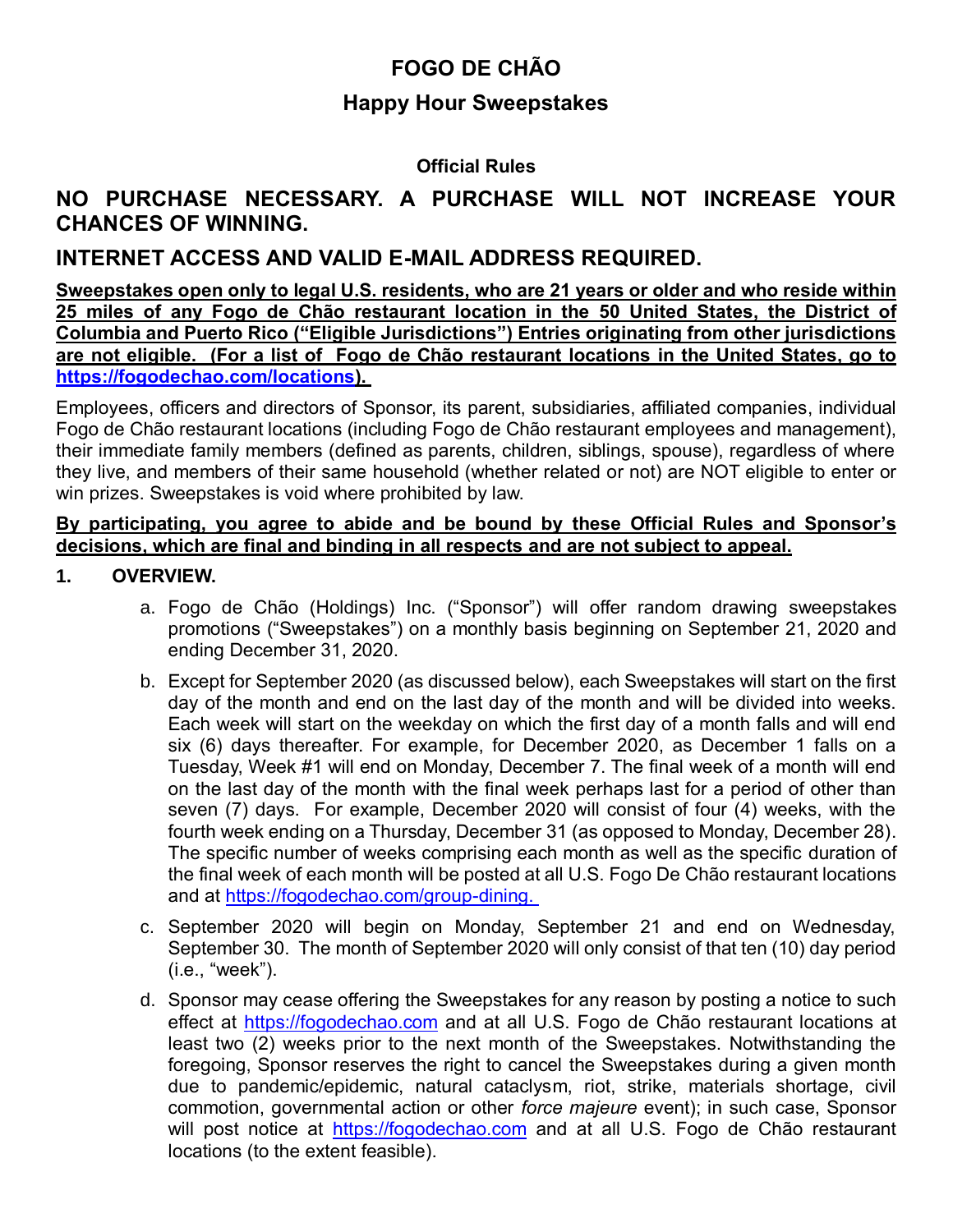## **2. HOW TO ENTER.**

- a. Visit [https://fogodechao.com](https://fogodechao.com/) and click on the Private Dining tab. (Alternatively, access the Private Dining page directly at [https://fogodechao.com/group-dining.](https://fogodechao.com/group-dining)) A pop-up window with an entry form will appear on-screen.
- b. Complete the entry form with all required information (that is, your name, email address and city/state of residence) and click the "ENTER TO WIN" button.
- c. To be eligible for a given weekly random drawing, the completed entry must be received by 11:59:59 p.m. Eastern Time ("ET")/10:59:59 p.m. Central Time ("CT") on the last day of the applicable week. (For September 2020, completed entry must be received by September 30 at 11:59:59 p.m. ET/10:59:59 p.m. CT.)

#### d. **You are not required to book an event at a (U.S.) Fogo de Chão restaurant location nor will doing so increase your chances of winning a prize in the Sweepstakes.**

e. Before entering the Sweepstakes, you are advised to review Sponsor's privacy policy to learn how Sponsor will use and share personal information collected from you when entering. The privacy policy is accessible at [https://fogodechao.com/privacy-policy/.](https://fogodechao.com/privacy-policy/)

### **3. ENTRY RESTRICTIONS.**

#### **a. Limit of one (1) entry per person per month.**

- **b.** Use of automated, programmed or similar means of entry, as well as third party sweepstakes/contest entry services, is prohibited.
- **c.** Proof of submission of completed entry form does not constitute proof of receipt of same or proof of entry in the Sweepstakes.
- **d.** Receipt of entry may be acknowledged by Sponsor but any such acknowledgment is not otherwise binding upon Sponsor.
- **e.** If you enter via mobile device, you will be responsible for wireless Internet access and other charges of wireless carrier. Wireless Internet access is not available in all areas.
- **f.** Sponsor shall resolve disputes as to identity of entrant based on its determination in its sole discretion of the Authorized Account Holder of the email address provided on entry form. (Authorized Account Holder is defined as the natural person who is assigned to an email address by an Internet access provider, on-line service provider, or other organization that is responsible for assigning email addresses for the domain associated with the submitted email address.)

#### **4. RANDOM DRAWING.**

- a. One Winner will be selected each week in a random drawing comprised of all eligible entries received during that week and non-winning eligible entries from any preceding week(s) in the corresponding month. Non-winning eligible entries will NOT be retained for subsequent months. (For clarity, one winner will be selected for September 2020 from among all eligible entries received between September 21 and September 30 at 11:59:59 p.m. ET/10:59:59 p.m. CT. Non-winning eligible entries from September 2020 will not be retained for subsequent months.)
- b. Each eligible non-winning entrant will receive one (1) \$25 voucher good toward a full churrasco experience (dinner or lunch) at any U.S. Fogo de Chão restaurant location as per Rule 6 below. To claim voucher, eligible non-winning entrant must go to a U.S. Fogo de Chão restaurant location within (45) days after the month in question and show the Sales Manager a print-out or screen-shot of his/her non-winning entry form as well as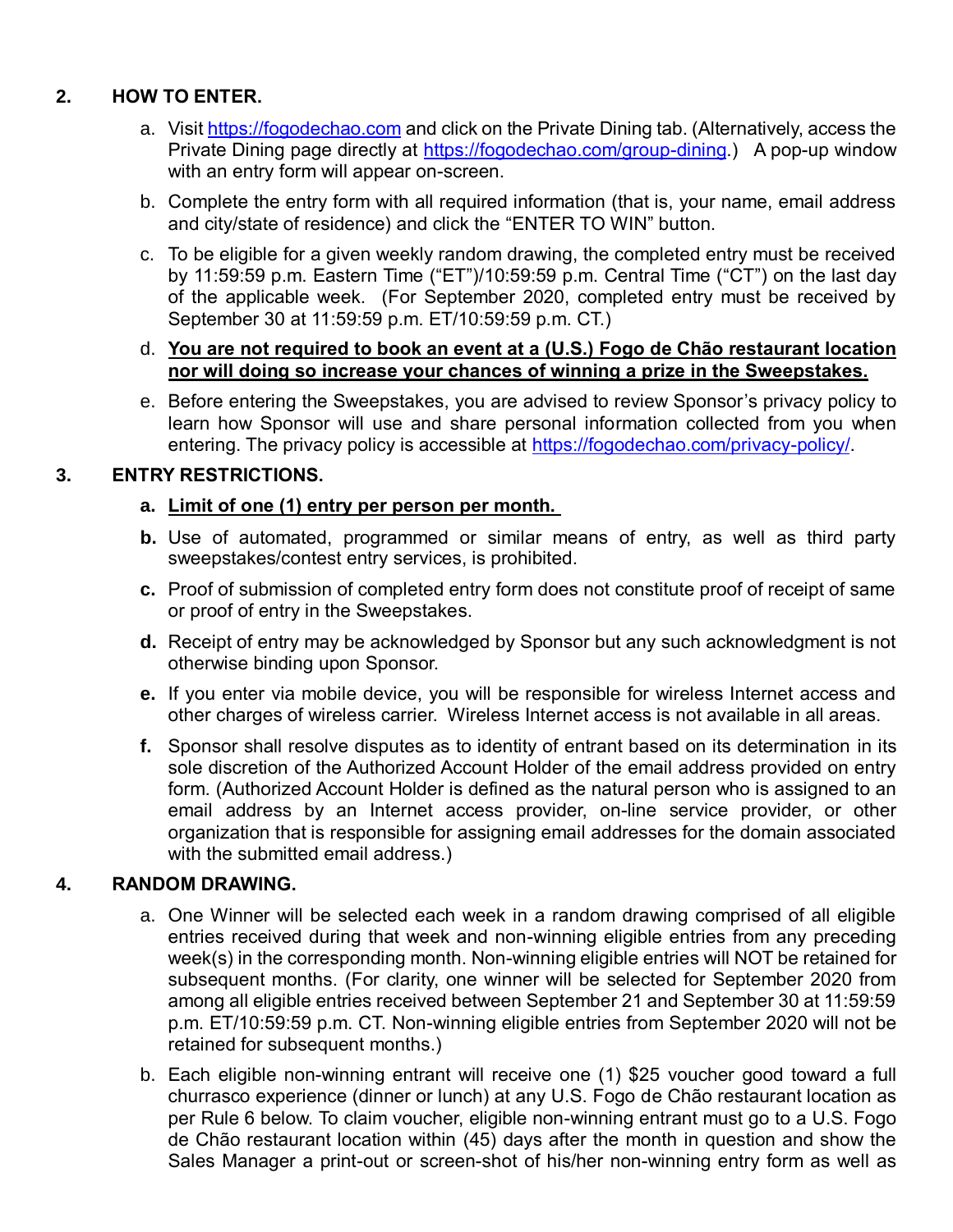valid, government-issued photo identification. Sales Manager may refuse to provide voucher if he/she determines in his/her sole discretion that claim is not valid; and, in such case, Sponsor as well as corresponding Fogo de Chão restaurant location will not have any liability to such individual. A given person may only receive a maximum of one (1) \$25 voucher per month (including September 2020); see also Rule 3a above.

c. Sponsor will conduct each week's random drawing approximately three (3) business days following the conclusion of that week. For September 2020, the random drawing will be conducted on or about October 5, 2020.

### **5. WINNER NOTIFICATION.**

- **a.** Winners will be notified by email and telephone (if provided) and will be required to complete, sign and return an Affidavit of Eligibility, a Liability Release and a Publicity Release (where lawful), within five (5) business days of date of notification to the Sales Manager at the Fogo de Chao restaurant location selected on their entry.
- **b.** Prize will be forfeited without compensation of any kind if:
	- (i) Winner fails to timely complete/sign/return the Affidavit;
	- (ii) Sponsor cannot contact the winner despite making commercial reasonable efforts to do so; or
	- (iii) Sponsor determines that the winner is in violation of these Official Rules (for example, winner is not eligible).
- **c.** In the event of prize forfeiture, Sponsor will select an alternate winner from among all remaining eligible entries received for the corresponding week's drawing.

#### **6. PRIZE/ODDS OF WINNING.**

- a. Prize is an event of (90) minutes for the winner and up to fourteen (14) friends (21 years of age or older) at winner's choice of U.S. Fogo de Chão restaurant locations (subject to approval of Sponsor in its sole discretion), consisting of:
	- (i) Appetizers and shrimp cocktail display;
	- (ii) Half-price alcohol beverages during event;
	- (iii) Non-alcohol beverages during event;
	- (iv) For winner and each friend in attendance at event, \$25 voucher good toward a full churrasco experience (dinner or lunch) at any U.S. Fogo de Chão restaurant location (valid for a future dining experience; voucher is subject to terms and conditions indicated thereon, including expiration date). Value in Puerto Rico \$25.
- b. The prize has a total approximate retail value of up to \$750 subject to restrictions in Rule 7g below. Value in Puerto Rico \$750.
- c. Odds of winning the prize depend on the number of eligible entries received for each week's drawing. Odds of winning the prize for September 2020 depend on the number of eligible entries received between September 21 and September 30, 2020 at 11:59:59 p.m. ET/10:59:59 p.m. CT.

#### **7. PRIZE RESTRICTIONS.**

- a. Limit of one (1) prize per person/family/household during any given six (6) month period.
- b. Prize must be accepted as awarded. No prize substitution or cash redemption is allowed by winner; but, Sponsor may award an alternate prize of comparable value for any reason including inability to offer event due to inclement weather (see also Rule 8).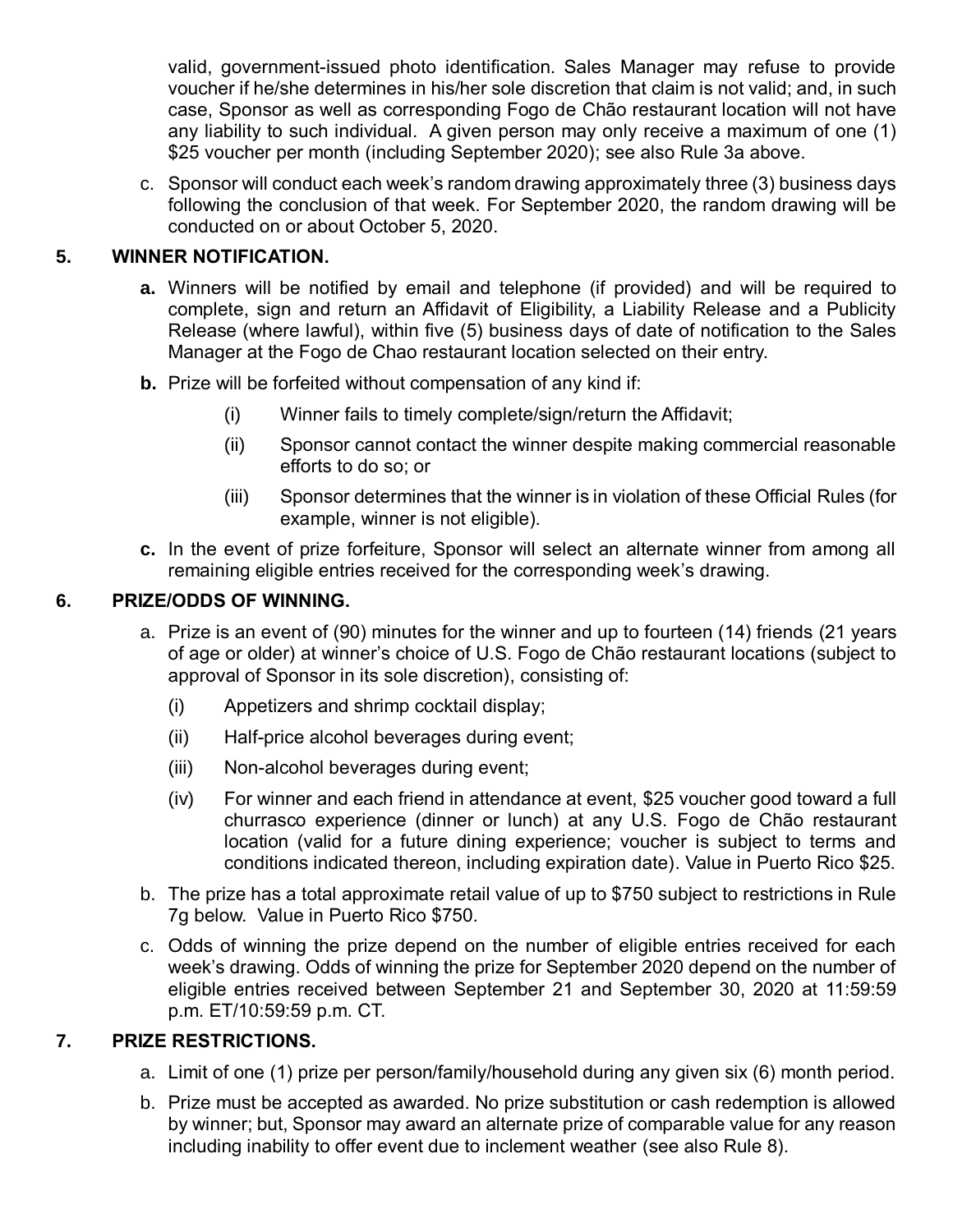- c. Prize is not transferable without the prior written consent of Sponsor, which may be granted or withheld in its sole discretion and without liability of any kind.
- d. Date of event is subject to availability of corresponding, approved Fogo de Chão restaurant location, including blackout/holiday dates. Winner must provide at least (30) days' notice to corresponding, approved Fogo de Chão restaurant location in advance of preferred date for event, with the actual event date being subject to approval by corresponding, approved Fogo de Chão restaurant location and Sponsor in their sole discretion. As such, event may not be held on winner's first choice of date.
- e. Provision of alcohol beverages to winner and friends at event is made contingent upon winner/friend providing the alcohol beverage server with valid, government-issued photo identification establishing that they are 21 years of age or older, payment in full of the remaining cost of the alcohol beverage at the time of request, and server's determination in his/her independent, professional judgment that the winner/friend has not already consumed too great a quantity of alcohol so as to pose a danger or threat to him/herself or other persons. Should alcohol beverage server conclude that winner/friend should not be provided alcohol beverages for either of the above reasons or if winner/friend is acting in an inappropriate, anti-social or aggressive manner as determined by server or other personnel from corresponding, approved Fogo de Chão restaurant location, in their sole discretion, Sponsor as well as server, other restaurant personnel and the corresponding, approved Fogo de Chão restaurant location shall not have any liability to winner/friend under any legal theory. Should winner/friend act in an inappropriate, anti-social or aggressive manner, Sponsor and corresponding, approved Fogo de Chão restaurant location may take any and all necessary and appropriate actions to protect their rights including termination of event (for winner), ejection from event (for friend) and contacting the police. ALCOHOL CONSUMPTION IS ENTIRELY AT THE RISK OF THE WINNER/FRIEND. SPONSOR AND CORRESPONDING, APPROVED FOGO DE CHÃO RESTAURANT LOCATION DISCLAIM ANY AND ALL LIABILITY, INCLUDING BUT NOT LIMITED TO DRAM SHOP LIABILITY, IN CONJUNCTION WITH PROVISION OF ALCOHOL BEVERAGES TO WINNER/FRIENDS.
- f. Winner must provide representative of corresponding, approved Fogo de Chão restaurant location with a listing of all friends who will attend event in conjunction with return of completed/signed Affidavit as per Rule 5a above. Personnel at corresponding, approved Fogo de Chão restaurant location reserve the right to deny admission to any person who does not furnish valid government-issue photo identification establishing his/her identity to the satisfaction of restaurant personnel.
- g. Should winner have fewer than fourteen (14) friends accompany him/her to event, prize will be awarded in increments appropriate for actual number of attendees at event and he/she will not receive an alternate prize or compensation of any kind. Without limitation, prize will only include a \$25 voucher for each friend in attendance at event.
- h. Winner and friends must at all times conduct themselves in an appropriate, socially responsible and courteous manner before/during/after event as well as following all instructions of personnel of corresponding, approved Fogo de Chão restaurant location; the preceding includes but is not limited to the alcohol beverage server as per subsection g above. Failure to do so will result in termination of event (should winner violate the preceding conduct requirement) or ejection from event (should friend[s] violate the preceding conduct requirement); and, if the conduct in question is determined by Fogo de Chão restaurant personnel (including alcohol beverage server, as applicable) to be sufficiently egregious, such action may be taken without issuance of a warning.
- i. All unspecified expenses in conjunction with acceptance and use of prize are the winner's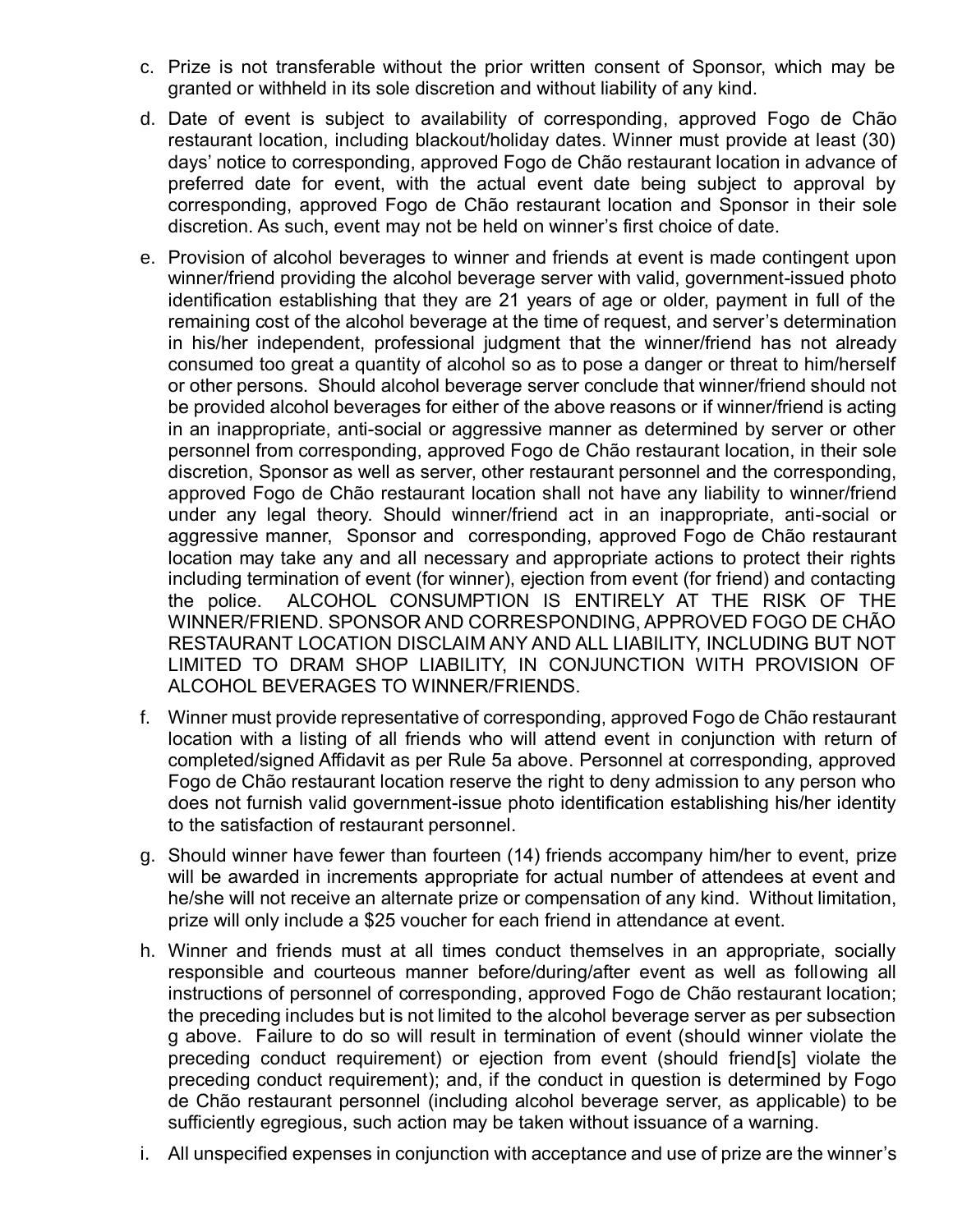sole responsibility, including travel to and from corresponding, approved Fogo de Chão restaurant location to attend event and cost of full churrasco experience in addition to \$25 voucher value. In addition, if winner (or friend[s]) use a taxi/care services because they are impaired and cannot safely operate a motor vehicle, such expenses will also include the cost of a taxi/car service from corresponding, approved Fogo de Chão restaurant location to residence of winner/friend.

j. All taxes on prize are also the winner's sole responsibility and Sponsor will issue winner an IRS 1099 Tax Form reflecting the fair market value of the prize. Winner further agrees to cooperate fully with Sponsor relative to the issuance of the IRS 1099 Tax Form, including by completing an IRS W9 Form with his/her Social Security Number upon request.

### **8. ADDITIONAL PRIZE RESTRICTIONS: COVID 19**

- **a. Winner and friends each understand and agree that indoor gatherings are inherently dangerous due to the COVID-19/Coronavirus epidemic/pandemic which is a highly contagious and communicable disease for which there is currently no known vaccine; and, to the fullest extent permitted by law, each assumes any and all risks of illness, injury or even death which may arise directly or indirectly, in whole or in part, from attendance at the event.**
- **b. While corresponding, approved Fogo de Chão restaurant location will closely follow all cleaning and safety protocols in accordance with all applicable laws and regulations so as to prevent the spread of COVID-19/Coronavirus, winner and friends understand that it is possible that he/she may still contract COVID-19/Coronavirus and/or infect others even if they are asymptomatic.**
- **c. Winner and friends further understand and agree that, in response to economic and/or social conditions engendered by COVID-19/Coronavirus (regardless if mandated by a governmental authority), Sponsor may be compelled to modify, postpone or even cancel outright the event on the originally approved date at the originally approved Fogo de Chão restaurant location with little (if any) advanced notice. In such case, Sponsor may allow winner to re-schedule the event for another time and/or at another Fogo de Chão restaurant location; however, Sponsor reserves the right in its sole discretion to substitute an entirely different prize of comparable value and such substitute prize shall constitute the entire liability of Sponsor.**
- **d. Winner and friends also understand and agree that Sponsor has not obtained any insurance for them relative to acceptance and use of the prize.**
- **e. In all cases, winner and friends, to the fullest extent permitted by law, indemnify, release and agree to hold harmless Sponsor from any and all liability which may arise directly or indirectly, in whole or in part, from the prize related directly or indirectly, in whole or in part, to COVID-19/Coronavirus.**

### **9. LIMITATIONS OF LIABILITY.**

- **a.** Sponsor assumes no liability or responsibility for:
	- (i) late, lost, illegible/garbled, corrupted, incomplete, inaccessible/blocked, jumbled, damaged or misdirected entries (all of which are void);
	- (ii) any incomplete, incorrect or inaccurate information, whether caused by web site users, tampering, hacking or by any of the equipment or programming associated with or utilized in the Sweepstakes or by any technical or human error;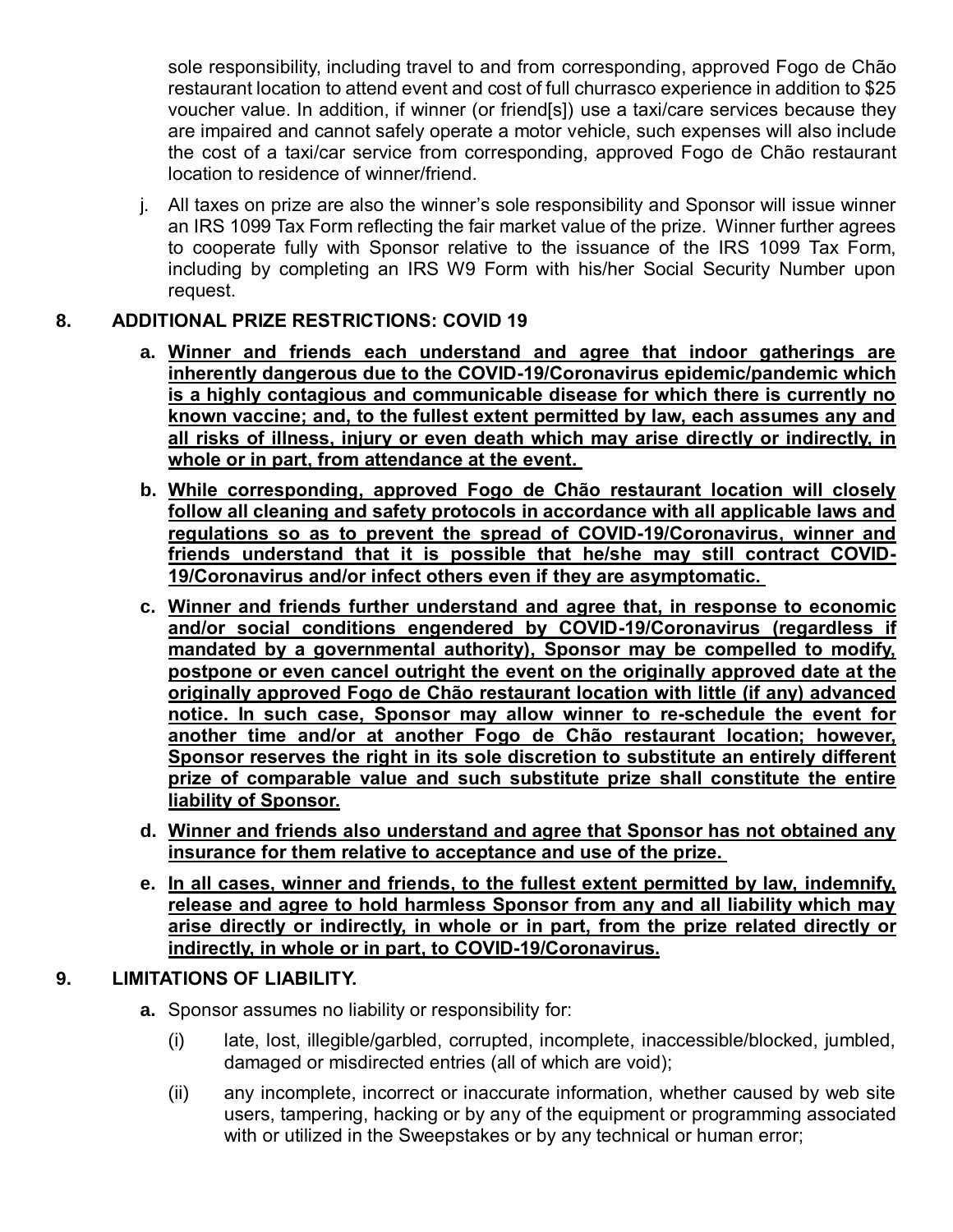- (iii) any error, omission, interruption, deletion, defect, delay in operation or transmission, communications line failure, theft or destruction or unauthorized access to, or alteration of any web site, entries or the pop-up window featuring the entry form;
- (iv) any problems or technical malfunctions of any telephone network or lines, computer on-line-systems, servers or providers, computer equipment, software, programming or failure of email on account of technical problems or traffic congestion on the Internet or at any web site or any combination thereof which prevents the Sweepstakes from being offered as intended;
- (v) or for injury or damage to entrant's or to any person's mobile device or desktop computer (or any information/materials stored therein) related to or resulting from downloading materials from any web site or participating in Sweepstakes.
- **b.** Sponsor disclaims any and all liability for any error in advertising or offering the Sweepstakes.
- **c.** Sponsor's failure to enforce any provision of these Official Rules on a given occasion will not constitute the waiver of such provision.
- **d.** This promotion is in no way sponsored, endorsed or administered by, or associated with, Facebook, Instagram or Twitter.
- **10.** *FORCE MAJEURE.* If the Sweepstakes cannot be conducted as originally planned due to any cause beyond Sponsor's control (by way of example only, pandemic/epidemic, materials shortage, riot, strike, civil commotion, government order/action; natural disaster, act of fraud or unauthorized human intervention), Sponsor may cancel, suspend, or modify the Sweepstakes (in whole or in part) and conduct the Sweepstakes making the prizes available in a manner which is determined by Sponsor in its sole discretion to be fair, appropriate and consistent with these Official Rules. See also Rule 1d above. Notice of such action by Sponsor will be posted at <https://fogodechao.com/group-dining> and at all U.S. Fogo de Chão restaurant locations (to the extent feasible).
- **11. RELEASE OF LIABILITY. By participating in the Sweepstakes, an entrant indemnifies, releases and agrees to hold harmless** 
	- **(i) Sponsor;**
	- **(ii) its parent company, subsidiaries, affiliates, individual Fogo de Chão restaurant locations; and**
	- **(iii) the employees, officers, directors, representatives, agents, shareholders, successors and assigns of any of the foregoing organizations**

**from any and all liability or injury arising directly or indirectly, in whole or in part from participation in the Sweepstakes, participation in any Sweepstakes-related activity or acceptance, possession, receipt, use or misuse of the prize. See also Rule 8e above.**

- **12. RELEASE OF PUBLICITY. By accepting a prize in the Sweepstakes, winner grants to Sponsor and its designees the right to use his/her name, image, photo, likeness, publicly available information and other indicia of his/her persona for advertising, trade and publicity purposes without further compensation or notice or approval of any kind, except where prohibited by law.**
- **13. TAMPERING.** Attempting to tamper with the Sweepstakes/attempting to undermine the intended operation of the Sweepstakes; violation of these Official Rules; or any attempt to defraud Sponsor in conjunction with the Sweepstakes will result in disqualification from the Sweepstakes and the possible prohibition on such individual's participation in future